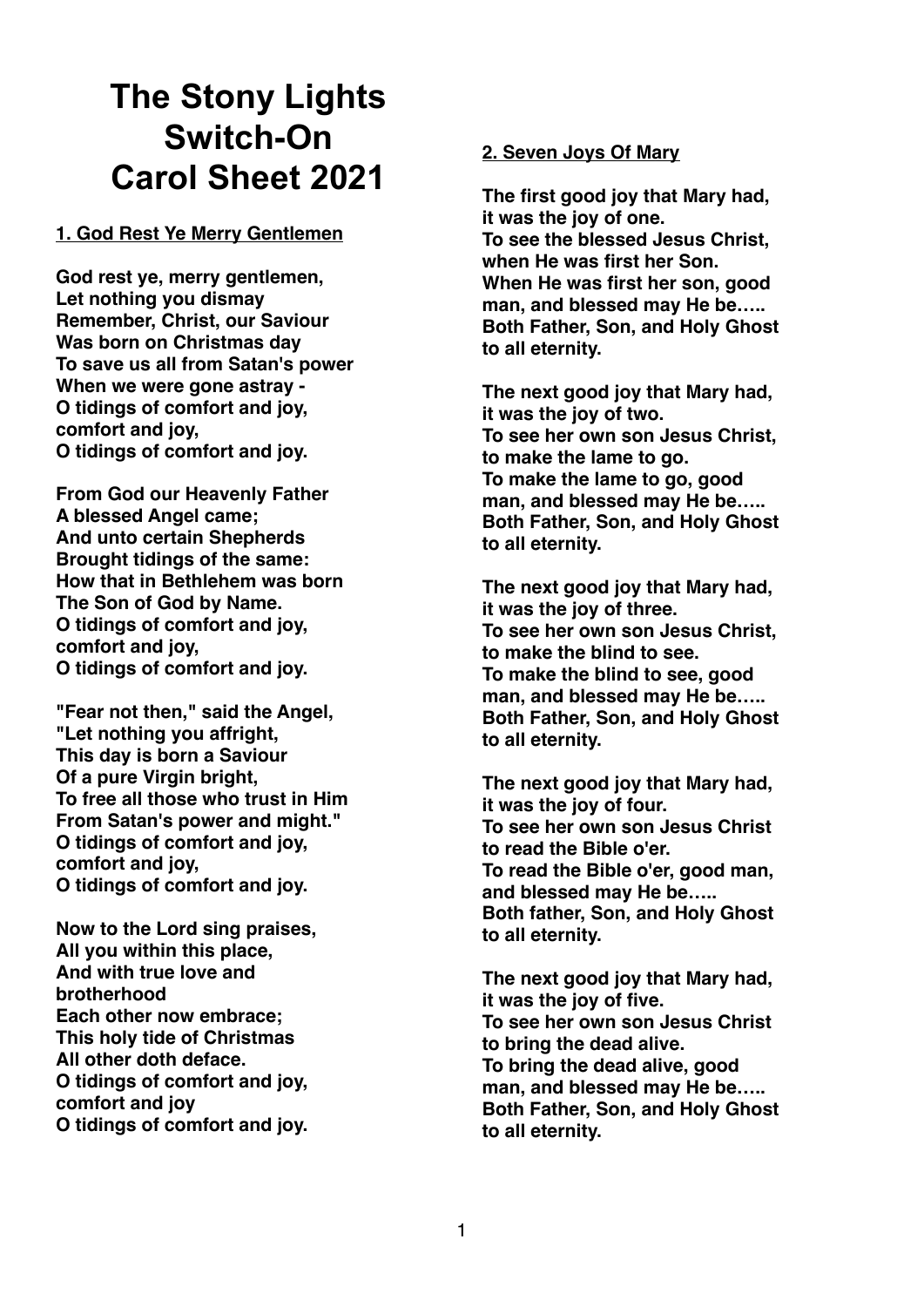# **2. The Seven Joys of Mary (cont.)**

**The next good joy that Mary had, it was the joy of six. To see her own son Jesus Christ upon the Crucifix. Upon the Crucifix, good man, and blessed may He be….. Both Father, Son, and Holy Ghost to all eternity.** 

**The next good joy that Mary had, it was the joy of seven. To see her own son Jesus Christ to wear the Crown of Heav'n. To wear the Crown of Heav'n, good man, and blessed may He be;** 

**Both Father, Son, and Holy Ghost to all eternity….**

**Both Father, Son, and Holy Ghost to all eternity….** 

# **3. Deck The Halls**

**Deck the halls with boughs of holly,** 

**Fal la la la la, la la la la, 'Tis the season to be jolly Fal la la la la, la la la la, Don we now our gay apparel, Fal la la, la la la, la la la, Troll the ancient yuletide carol, Fal la la la la, la la la la,** 

**See the blazing Yule before us, Fal la la la la, la la la la, Strike the harp and join the chorus.** 

**Fal la la la la, la la la la, Follow me in merry measure, Fal la la, la la la, la la la, While I tell of yuletide treasure. Fal la la la la, la la la la,** 

# **3. Deck The Halls (cont.)**

**Fast away the old year passes, Fal la la la la, la la la la, Hail the new, ye lads and lasses, Fal la la la la, la la la la, Sing we joyous all together, Fal la la, la la la, la la la, Heedless of the wind and weather. Fal la la la la, la la la la.** 

## **4. The Holly And The Ivy**

**The holly and the ivy, When they are both full grown Of all the trees that are in the wood** 

**The holly bears the crown** *O the rising of the sun And the running of the deer The playing of the merry organ Sweet singing of the choir* 

**The holly bears a blossom As white as lily flower And Mary bore sweet Jesus Christ To be our sweet Saviour** *O the rising of the sun…….* 

**The holly bears a berry As red as any blood And Mary bore sweet Jesus Christ To do poor sinners good** *O the rising of the sun…….* 

**The holly bears a prickle As sharp as any thorn; And Mary bore sweet Jesus Christ On Christmas Day in the morn.**   *O the rising of the sun…….* 

**The holly and the ivy Now they are both full grown, Of all the trees that are in the wood,** 

**The holly bears the crown.** *O the rising of the sun…….*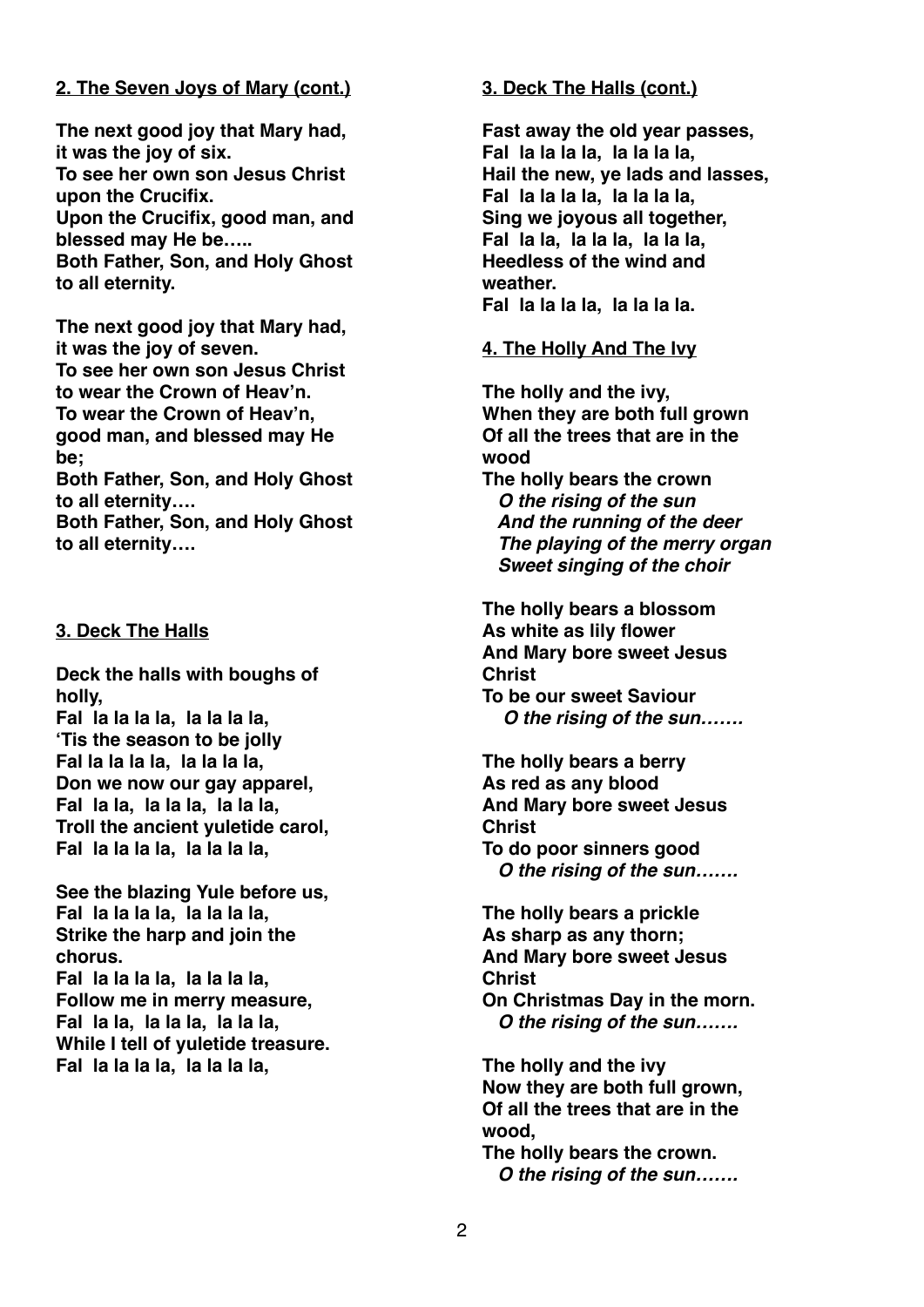## **5. Ding Dong! Merrily On High**

**Ding dong! Merrily on high, In heaven the bells are ringing. Ding dong! Verily the sky, Is riv'n with angel singing. Gloria, Hosannah in Excelsis!** 

**E'en so here below, below, Let steeple bells be swungen, And i-o, i-o, i-o, By priest and people sungen. Gloria, Hosannah in Excelsius!** 

**Pray ye dutifully prime, Your matin chime, ye ringers, May ye beautifully rhyme, Your eve-time song, ye singers. Gloria, Hosannah in Excelsius! Gloria, Hosannah in Excelsius!** 

## **6. Silent Night**

**Silent night, holy night All is calm, all is bright Round yon Virgin Mother and Child Holy Infant so tender and mild Sleep in heavenly peace Sleep in heavenly peace** 

**Silent night, holy night! Shepherds quake at the sight Glories stream from heaven afar Heavenly hosts sing Alleluia! Christ, the Saviour is born Christ, the Saviour is born** 

**Silent night, holy night Son of God, love's pure light Radiant beams from Thy holy face With the dawn of redeeming grace Jesus, Lord, at Thy birth Jesus, Lord, at Thy birth "** 

# **7. O Come, All Ye Faithful**

**O come all ye faithful, Joyful and triumphant, O come ye, O come ye, to Bethlehem. Come and behold Him, Born the King of Angels -**  *O come let us adore Him, O come let us adore Him, O come let us adore Him, Christ the Lord!* 

**God from God, Light from Light eternal, Lo! He abhors not the Virgin's womb, Only begotten, Son of the Father** 

*O come let us adore Him, O come let us adore Him, O come let us adore Him, Christ the Lord!* 

**-**

**Sing choirs of angels, Sing in exultation, Sing all ye citizens of Heaven above! Glory to God, all glory in the highest -** *O come let us adore Him, O come let us adore Him, O come let us adore Him,* 

 *Christ the Lord!*